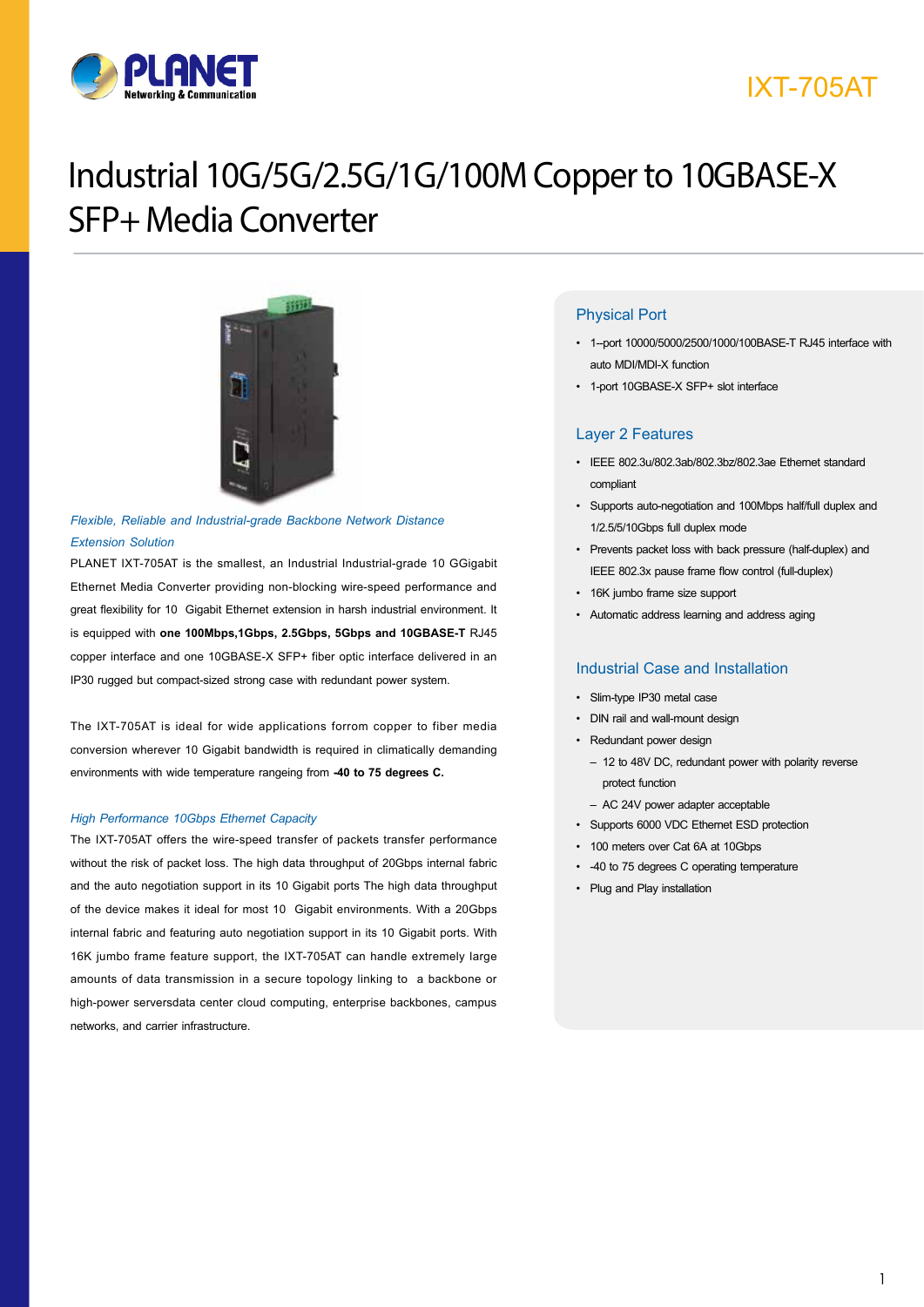



## 10Gbps Fiber to Copper Media Converter Application

## *Fiber-optic Linking Capability Enables Extension of Network Deployment*

The SFP+ slot of the IXT-705AT is compatible with **10GBASE-SR** or **10GBASE-LR** (Small Form Factor Pluggable) fiber-optic transceivers. The fiber optic uplink capability guarantees the throughput to all nodes hooked into the network and the 10 Gigabit Ethernet distance can be extended from 300 meters (multi-mode fiber cable) to 10/40/60 kilometers (single-mode fiber cable). It is ideal for applications within the factory data centers and distributions.



## Fiber to Ethernet Can Support Large-scale Retail Networks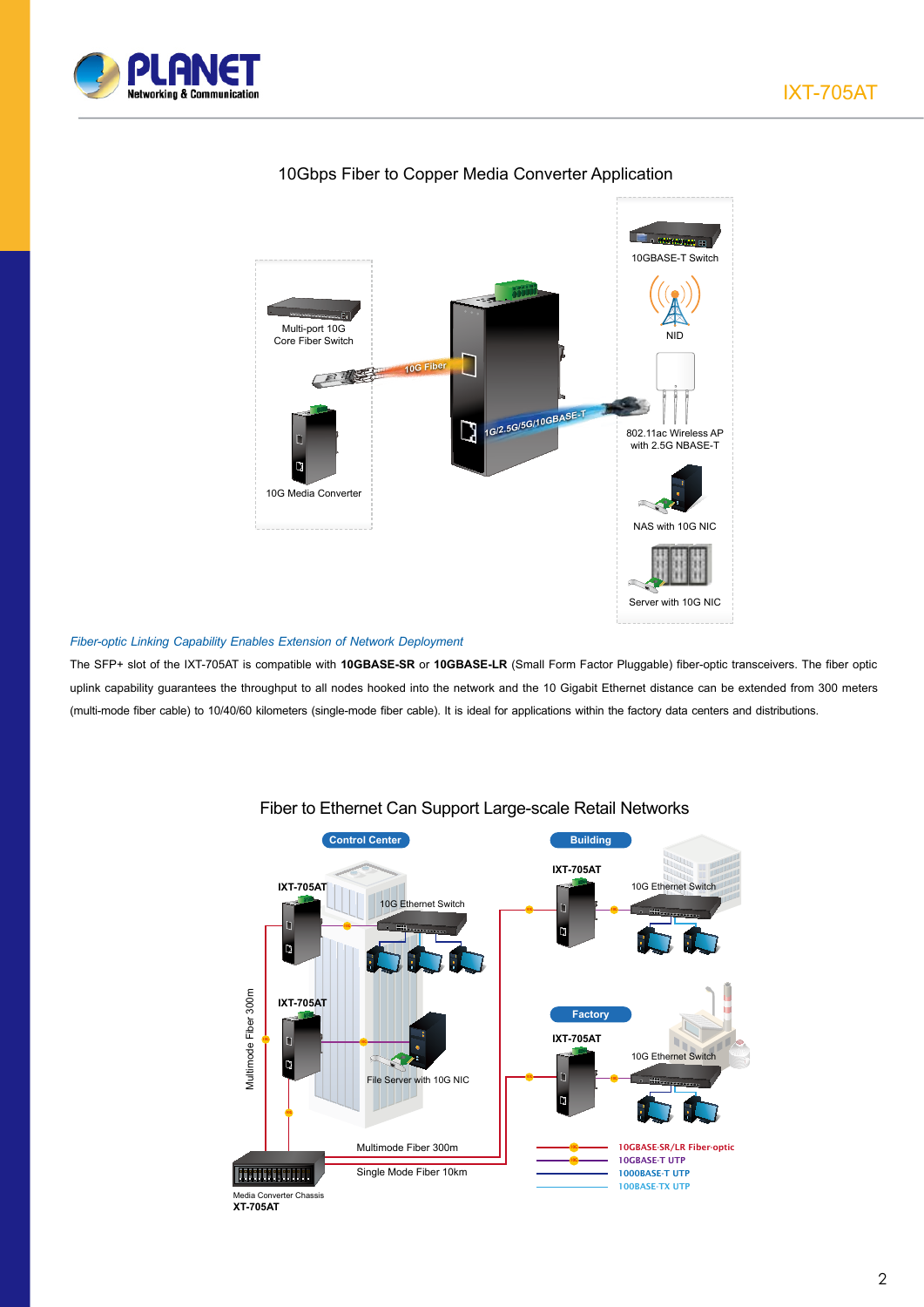

#### *Environmentally Hardened Design*

The IXT-705AT is equipped with the slim-type IP30 metal case for easy deployment in heavy Industrial demanding environments. With IP30 industrial case protection, the IXT-705AT provides a high level of immunity against electromagnetic interference and heavy electrical surges which are usually found on plant floors or in curbside traffic control cabinets. Being able to operate under the temperature range from **-40 to 75 degrees C**, the IXT-705AT can be placed in almost any difficult environment. The IXT-705AT also allows either DIN rail or wall mounting for efficient use of cabinet space.

#### *Convenient and Reliable Power System*

To enhance the reliability and flexibility of the operation, the IXT-705AT is equipped with two DC power input connectors for redundant power supply installation. It also possesses an integrated power supply source with wide-ranging voltages (**12** to **48V DC** or **24V AC**) for worldwide high availability applications requiring dual or backup power inputs, incorporated into customer's automation network to enhance system reliability and uptime.

#### *Robust Protection*

The IXT-705AT provides contact discharge of ±6KV DC and air discharge of ±8KV DC for Ethernet ESD protection. It also supports ±4KV surge immunity to improve product stability and protects users' networks from devastating ESD attacks, making sure the flow of operation does not fluctuate.

# Applications

#### *Hardened Environment Application*

PLANET IXT-705AT Industrial Gigabit Media Converter offers full port 10 Gigabit speed, and has a strong, stable and long-distance connection and flexible industrial networking deployment. It provides very high reliability and security features to make sure the continuous operation in harsh environments such as transportations, factories, outdoors and places where extremely low or high temperatures can be experienced.

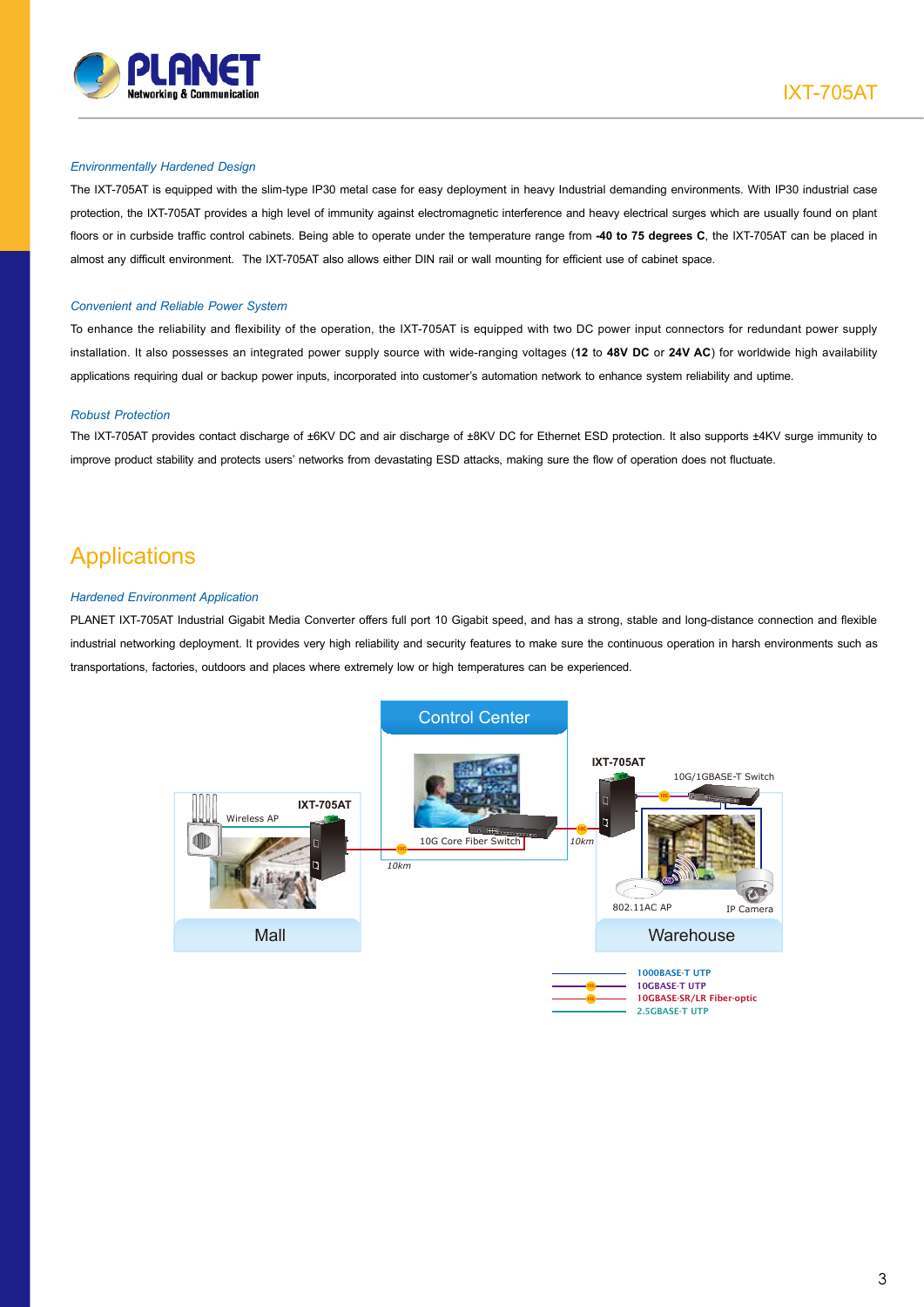

IXT-705AT

# **Specifications**

| Product                         | <b>IXT-705AT</b>                                                                                                                                                                                                                                                                                                                                                 |
|---------------------------------|------------------------------------------------------------------------------------------------------------------------------------------------------------------------------------------------------------------------------------------------------------------------------------------------------------------------------------------------------------------|
| <b>Hardware Specifications</b>  |                                                                                                                                                                                                                                                                                                                                                                  |
| Copper Interface                | 1 x 10000/5000/2500/1000/100 BASE-T RJ45<br>Auto-MDI/MDI-X, auto-negotiation                                                                                                                                                                                                                                                                                     |
| Fiber Optic Interface           | 1 10GBASE-SR/LR SFP+ interface                                                                                                                                                                                                                                                                                                                                   |
| Connector                       | Removable 6-pin terminal block<br>Pin 1/2 for Power 1, Pin 3/4 for fault alarm, Pin 5/6 for Power 2                                                                                                                                                                                                                                                              |
| Alarm                           | Provides one relay output for power failure<br>Alarm relay current carry ability: 1A @ DC 24V                                                                                                                                                                                                                                                                    |
| LED                             | System:<br>Fault Alert (Red), PWR (Green)<br>10000/5000/2500/1000/100 BASE-T RJ45 Interfaces<br>1/10G LNK(Orange)<br>5000/2500/100M LNK (Green)                                                                                                                                                                                                                  |
| <b>ESD Protection</b>           | 6KV DC                                                                                                                                                                                                                                                                                                                                                           |
| Enclosure                       | IP30 type metal case                                                                                                                                                                                                                                                                                                                                             |
| Installation                    | DIN-rail kit and wall-mount ear                                                                                                                                                                                                                                                                                                                                  |
| Dimensions (W x D x H)          | 32 x 87 x 135mm                                                                                                                                                                                                                                                                                                                                                  |
| Weight                          | 458g                                                                                                                                                                                                                                                                                                                                                             |
| <b>Power Requirements</b>       | DC 12~48V or 24V AC                                                                                                                                                                                                                                                                                                                                              |
| <b>Converter Specifications</b> |                                                                                                                                                                                                                                                                                                                                                                  |
| <b>Flow Control</b>             | Back pressure for half duplex<br>IEEE 802.3x pause frame for full duplex                                                                                                                                                                                                                                                                                         |
| Fabric                          | 20Gbps                                                                                                                                                                                                                                                                                                                                                           |
|                                 |                                                                                                                                                                                                                                                                                                                                                                  |
| <b>Address Table</b>            | 9K entries, automatic source address learning and aging                                                                                                                                                                                                                                                                                                          |
| Jumbo Frame                     | 16K                                                                                                                                                                                                                                                                                                                                                              |
| <b>Network Cables</b>           | 10G/5G/2.5G/1G/100M BASE-T:<br>10G - Cat 6A/7<br>5G - Cat 6/6A/7<br>1G/2.5G - Cat 5e/6/6A/7<br>100M - Cat 5/5e/6/6A/7<br>Cat 5/5e/6/6A/7 UTP cable (100 meters, max.)<br>EIA/TIA-568 100-ohm STP (100 meters, max.)<br>10GBASE-LR/SR/BX:<br>50/125µm or 62.5/125µm multi-mode fiber optic cable, up to 300m<br>9/125µm single-mode fiber optic cable, up to 60km |
| <b>Standards Conformance</b>    |                                                                                                                                                                                                                                                                                                                                                                  |
| <b>System Configuration</b>     | IEEE 802.3u 100BASE-TX<br>IEEE 802.3ab 1000BASE-T<br>IEEE 802.3bz 2.5G/5GBASE-T<br>IEEE 802.3an 10GBASE-T<br>IEEE 802.3ae 10Gbps Ethernet<br>IEEE 802.3x full-duplex flow control                                                                                                                                                                                |
| <b>Regulatory Compliance</b>    | FCC Part 15 Class A, CE                                                                                                                                                                                                                                                                                                                                          |
| <b>Stability Testing</b>        | IEC60068-2-32 (Free fall)<br>IEC60068-2-27 (Shock)<br>IEC60068-2-6 (Vibration)                                                                                                                                                                                                                                                                                   |
| Environment                     |                                                                                                                                                                                                                                                                                                                                                                  |
| Temperature                     | Operating: -40~75 degrees C<br>Storage: -40~75 degrees C                                                                                                                                                                                                                                                                                                         |